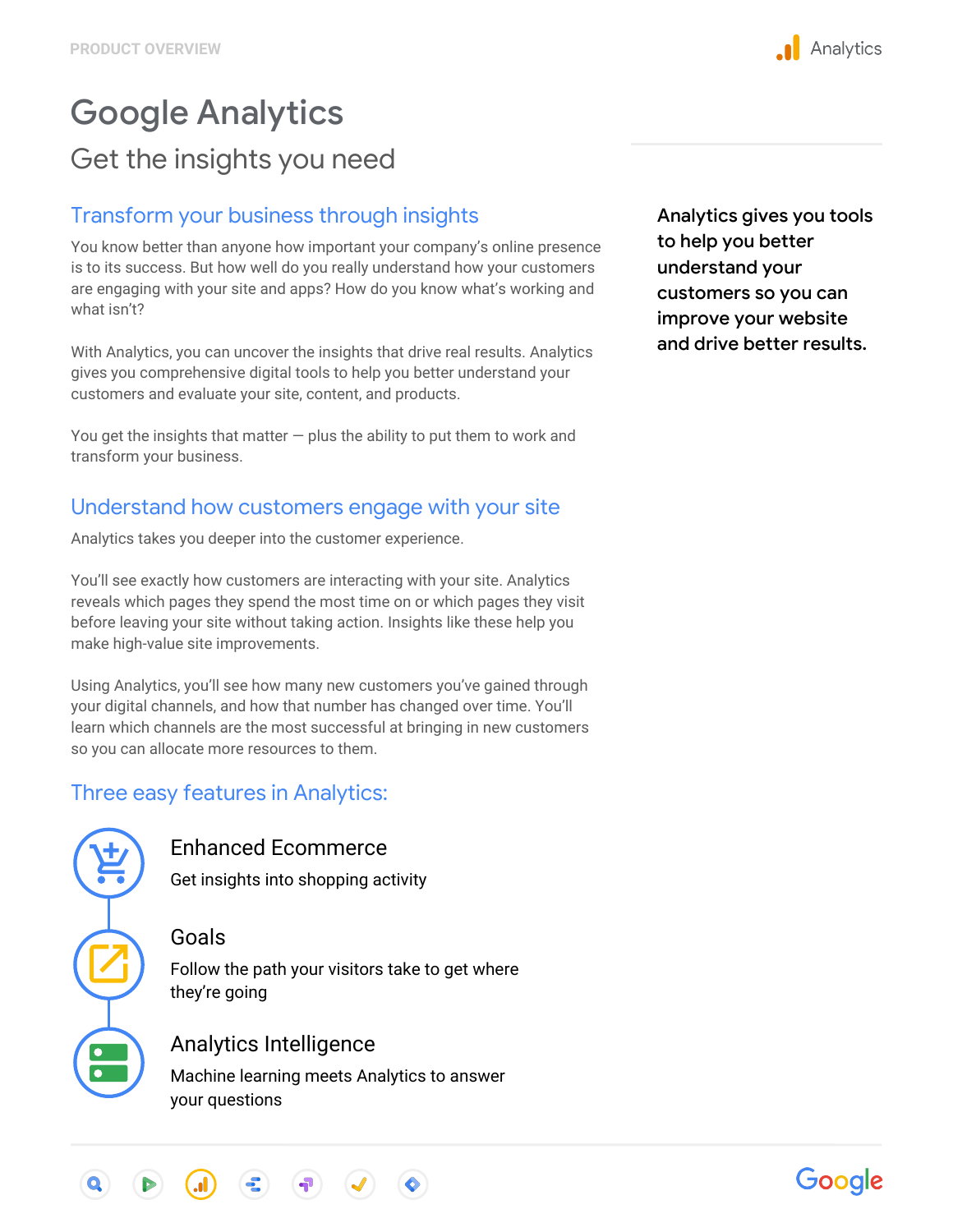### Drive better decisions with Enhanced Ecommerce

The Enhanced Ecommerce feature in Analytics gives you even more insight into shopping activity on your site. Find out which products are the most popular, generate the most sales, and support the most repeat purchases so you can make smarter, more informed merchandising decisions.

### Track important success metrics with Goals

Set up Goals to stay on top of key business activities and determine how successful your site is at turning users into customers. Creating Goals unlocks new reporting in Analytics that can help your website succeed.

The Goal Flow report in Analytics helps you improve user experience. It shows the path users take to complete a Goal that you've set up like "completed a purchase." Use this report to see if people are moving through your site efficiently, or where they might be having trouble.

You may see a page where many users leave your site, showing you there's an opportunity for improvement. Or you might find that certain steps are skipped altogether, revealing the path to conversion is too long or contains unnecessary steps.

If you've found groups of users who haven't completed a Goal on your site, you can take steps to bring them back to your site. Simply create an audience in Analytics and share it to your Google Ads account — then create an Ads campaign to re-engage those users.

### You've got intelligence on your side

To help your digital analytics data work even harder for you, we've brought the power of Google's machine learning to Analytics.

With our Analytics Intelligence feature, you can simply ask questions  $-$  by speaking in plain English to Analytics — and we'll give you answers fast. Ask basic questions like "Where is my traffic coming from?" Or monitor performance by asking "How does the trend of new users this year compare to last year?" The more questions you ask, the smarter Analytics Intelligence gets over time.

Analytics Intelligence makes it easier to discover what's important in your data and then take meaningful action. The Insights feature automatically shares trends, changes in key performance indicators, and opportunities that can impact your business.

For example, Analytics might provide an insight about an unusually low number of new users. That gives you the opportunity to address the acquisition of new users before that decline turns into a long-term trend. Google Analytics helped " us optimize our art marketplace, resulting in 400% year-over-year revenue growth for our art business."

*– Mariam Naficy, Founder and CEO, Minted*



# Google